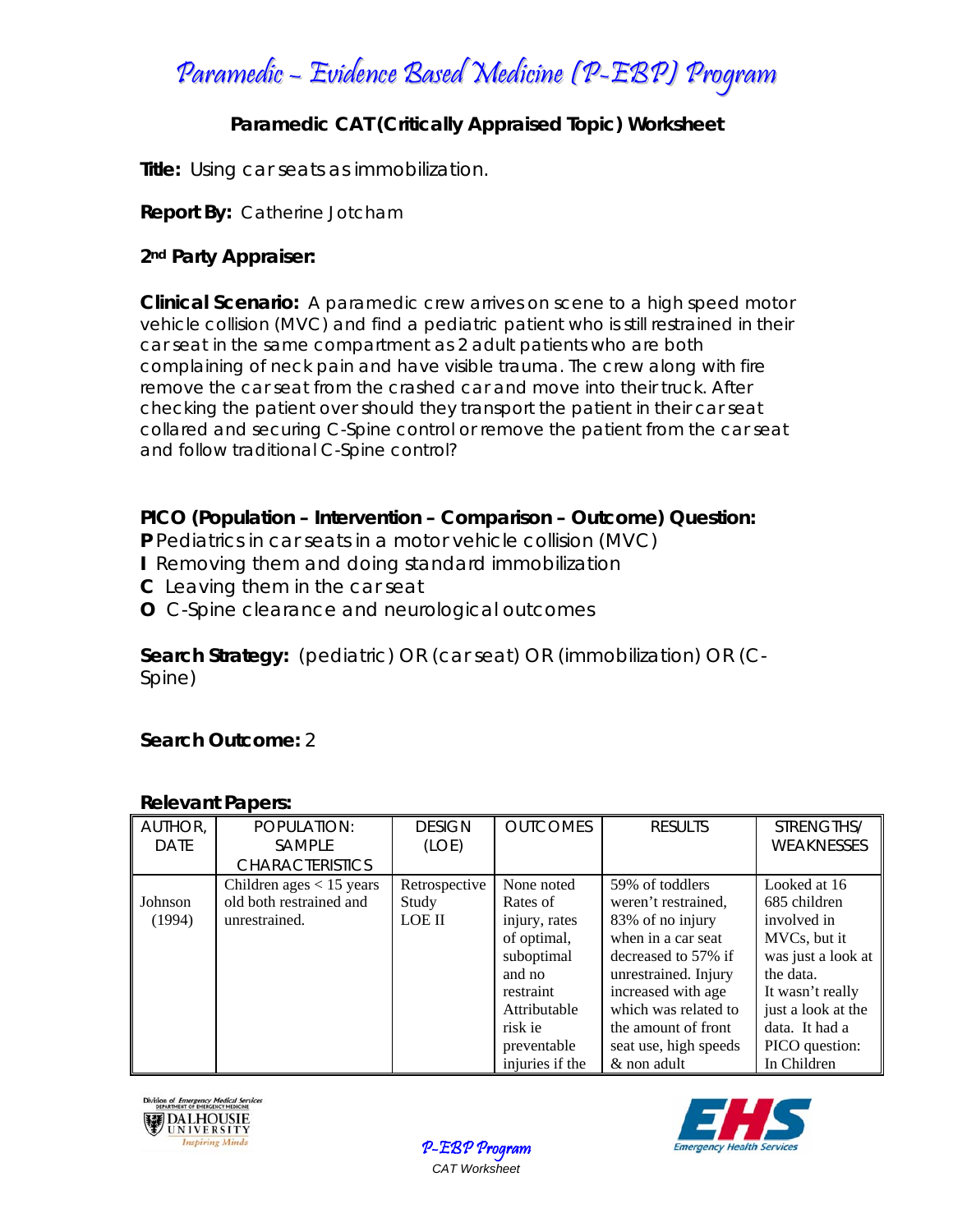# Paramedic – Evidence Based Medicine (P-EBP) Program

|                     |                                                                                                                                                                                                          |                                       | unrestrained<br>children had<br>been<br>restrained | supervision.<br>The factors most<br>associated with injury<br>were non-restraint<br>and front seat<br>positioning of<br>infants/toddlers.<br>Toddlers were a high<br>risk group. | involved in car<br>crashes reported<br>to the police,<br>how many<br>restrained versus<br>unrestrained<br>children<br>sustained an<br>injury?<br>Secondary<br>outcomes<br>included the<br>positioning in the<br>car, the<br>comparison<br>between age<br>groups, and the<br>preventable<br>injuries (ie if the<br>unrestrained<br>children had<br>been restrained,<br>and had the same<br>proportion of<br>injuries as the<br>restrained<br>children, how<br>many injuries |
|---------------------|----------------------------------------------------------------------------------------------------------------------------------------------------------------------------------------------------------|---------------------------------------|----------------------------------------------------|----------------------------------------------------------------------------------------------------------------------------------------------------------------------------------|----------------------------------------------------------------------------------------------------------------------------------------------------------------------------------------------------------------------------------------------------------------------------------------------------------------------------------------------------------------------------------------------------------------------------------------------------------------------------|
| Armstrong<br>(2007) | Patients who were<br>suspected to have C-<br>Spine injury &/or neck<br>pain.<br>A bit of drift of the PICO<br>here as the population<br>was not pediatric and<br>there was no discussion<br>of car seats | Prospective<br>Study<br><b>LOE II</b> | Hard to clear<br>C-Spine                           | Out of 105 69 no CSI<br>on scene (9 taken to<br>ED, 60 cleared on<br>scene), 34 not cleared<br>(4 self discharged),<br>no report of missed<br>CSI.                               | would be<br>prevented)<br>They did treat<br>everyone &<br>did a follow<br>up but they<br>did not have<br>a control<br>group.<br>They did not<br>describe how<br>they<br>searched for<br>missed injuries<br>- it is possible<br>that they<br>missed some<br>"misses"<br>They also<br>don't use a<br>validated<br>clearance<br>algorithm                                                                                                                                     |





P-EBP Program *CAT Worksheet*